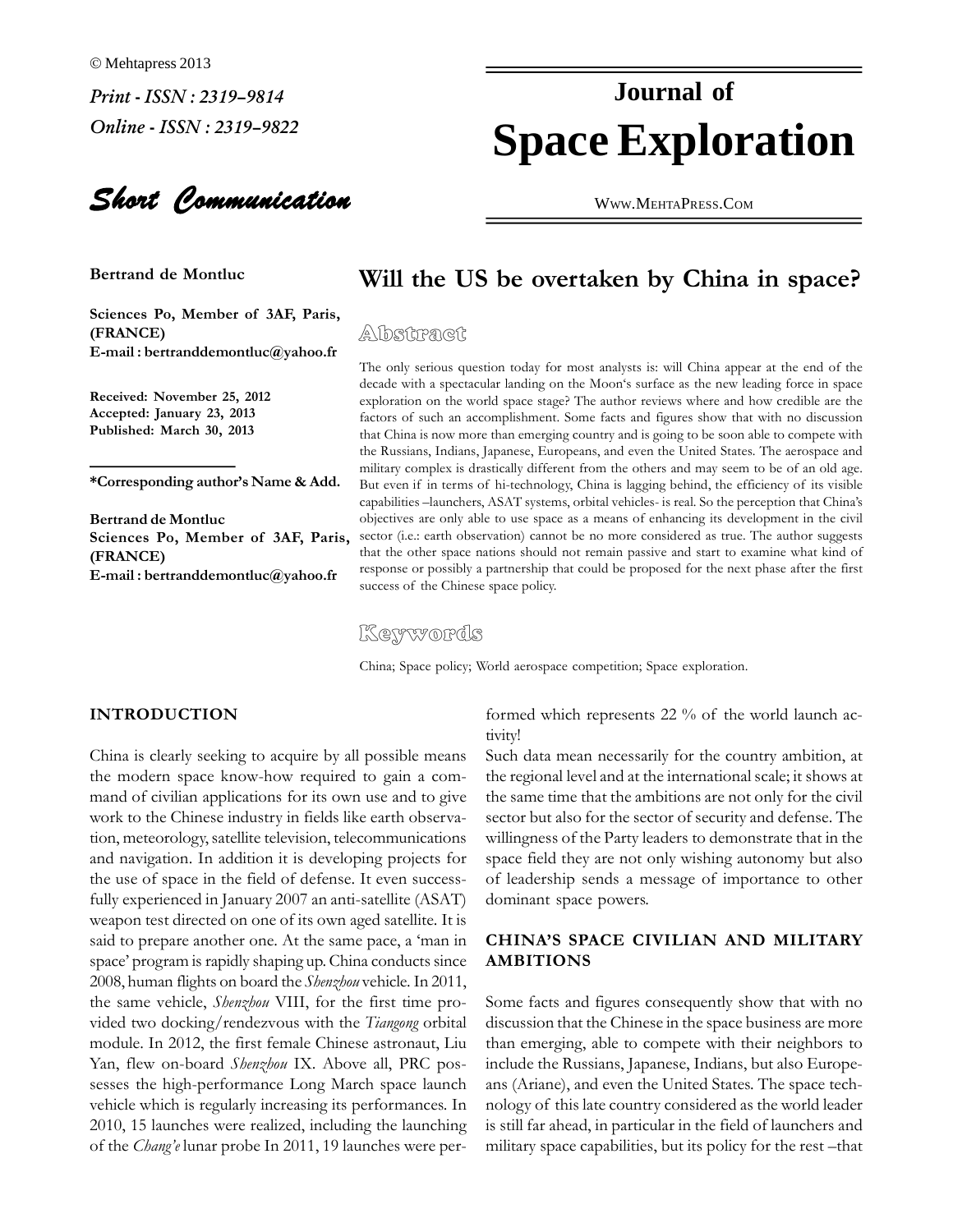JSE, 1(1), 2012<br>means space exploration policy headed by NASA- is rather micros<br>vague. So, one could ask whether China is not going to inspect be at the end of the decade as the new leading force. for the at the end of the decade as the new leading force. be at the end of the decade as the new leading force. How did we get into such a situation?

How did we get into such a situation?<br>
Historically China inherited the Soviet space program to ment of a great extent and made an intensive use of Russian space bal efform a great extent and made an intensive use of Russian space bal effection of the *Shenzou* manned A student spacecraft. Yet China does not possess the resources prospacecraft. Yet China does not possess the resources provided by the scientific and technical complex that existed C<br>in the former Soviet Union. Its space program is a central in the former Soviet Union. Its space program is a central def<br>government-steered management to an extent that cangovernment-steered management to an extent that canmot be compared with Moscow's steering of its own Soviet spent<br>military-industrial sector. It is of course even truer if you vears compared the US space complex and budgets. On the other high compare the US space complex and budgets. On the other high compare the US space complex and budgets. On the other highand, China is benefiting from the dynamism of its marhand, China is benefiting from the dynamism of its market industrial sector and of reliable public budgets, if not range<br>huge, however provided on dual sources and is timely a wor huge, however provided on dual sources and is timely a w<br>affected. It has overhauled aerospace project management in structures and procedures. As an emergent great power, and procedures. As an emergent great power, A structures and procedures. As an emergent great power, it looks forward to acquiring more military and security build a<br>space capabilities and the geostrategic 'posture' which space capabilities and the geostrategic 'posture' which<br>comes along. And, finally, the main incentive, PRC is able  $SON$ to present a strategic vision and a clear political motiva-<br>to present a strategic vision and a clear political motivato present a strategic vision and a clear political motiva-<br>tion for investing in space technology -which seems not to be the case of the traditional competitors, would they Other to be the case of the traditional competitors, v<br>be the Americans. Russians or Europeans.

the strategic and strictly speaking military space<br>
program, little is known. China does make use of civilian<br>
of political ordinating are called and calculated by primary space of civilian of political program, little is known. China does make use of civilian of political orbiting systems in meteorology, earth observation and plobal referred in the systems in meteorology, earth observation and global telecommunications. Observation tasks are not conducted fact. C relection and the survey of the survey of the survey of the survey of the survey of the survey of the survey of the survey of the survey of the survey of the survey of the survey of the survey of the survey of the survey o on a permanent basis in the surveillance and military imhave only one true military satellite (*Fenghuo*-1) as a backup of aero for civilian capabilities. The Pentagon's Annual Report on adminitory civilian capabilities. The Pentagon's Annual Report on adminitory for civilian capabilities. The Pentagon's Annual Report on admini-<br>Defense in China mentions only a few defense related cially b programs dedicated to a real direct use by the armed under the programs dedicated to a real direct use by the armed under programs dedicated to a real direct use by the armed unde<br>forces. There is, however, the exception of counter space vev c programs, such as ASAT interception of counter space vey corresponds, such as ASAT interceptors, ASAT laser directed *War Co* energy weapons (DEW) and communication or naviga-<br>energy weapons (DEW) and communication or navigation satellite jammers, but all of these are ground deployed in-orbit systems. There is also the new PRC's interest for the tech-<br>systems. There is also the new PRC's interest for the techsystems. There is also the new PRC's interest for the techsystems. There is also the new PRC's interest for the tech-<br>nologies linked to Missile defense (DAMB). But, according to Pr F. Godement, head of or

The *Jane's* at the same time suggests that the Chinese leadthe modernization of the capabilities of the armed forces Chinese with the modernization of the capabilities of the armed forces the modernization of the capabilities of the armed forces with the objective of mastering the art of modern warfare or information warfare by the 2050s. China would<br>be called upon to develop a new generation of some 15 gins. satellites, including imagery, electronic eavesdropping and ultimated stellites, including imagery, electronic eavesdropping and ultimated satellites, including imagery, electronic eavesdropping and ultim<br>communications equipment, in addition to counter space tacule communications equipment, in addition to counter space tacula<br>capabilities. In 2008, a LM-4B launcher would have on se  $\alpha$  capabilities. In 2008, a LM-4B launcher would have on sequenched a new couple of signal or electronic intelligence unde mini-satellites (derived from the *FY-1*). China's *BX-1* is bett

Short Communication<br>
microsatellite or "CompanionSat" launched to provide<br>
inspection images of the *Shenzou* capsule-7 that would in fact be a test of some capabilities required for a co-orfact be a test of some capabilities required for a co-orbital anti-satellite attack...According to the U.S. Department of Defense (DOD) analysis, China's budgetary global effort for defense ranges between \$85 B and \$125 B. Corporation, *Modernizing Chinaís Military: Opportunities and Constraints,* estimates Chinaís budgetary total effort for  $Constant_{\text{avg}}$  and  $t$  and  $t$  framework of constraints, estimates China's budgetary total effort for defense at \$30 B to \$40 B, a considerable amount of defense at \$30 B to \$40 B, a considerable amount of public funds even if it is only a small part of it which is public funds even if it is only a small part of it which is<br>spent on space technologies. Today, it seems that after spent on space technologies. Today, it seems that after<br>vears of effort the global defense budget would be as  $\mu$  as several and the semi-serger complex contend that are very very several analysts contend that, with the head is  $\frac{1}{2}$ . Several analysts contend that, with the high as \$100  $B^{[5]}$ . Several analysts contend that, with the help of a civilian-military space budget in Euros in the help of a civilian-military space budget in Euros in the range probably of  $2 B\epsilon$  a year. China is about to become range probably of  $2 \text{ } B\epsilon$  a year, China is about to become<br>a world space leader (a space power fist back to the Moon a world space leader (a space power fist back to the Moon<br>in 2020?), possessing at least credible eavesdropping and A NOELL SPILE CHARGE (as proven the discussion of the discussion of the decision of ASAT weapon capabilities and making the decision to ASAT weapon capabilities and making the<br>build a series of 100 orbiting satellites. build a series of 100 orbiting satellites.

# **FACTORS OF ACCOMPLISHMENT OF THE CHINESE SPACE AMBITIONS**

Other analysts observe that China is still twenty to thirty<br>years behind in terms of major arms programs; that sugyears behind in terms of major arms programs; that suggests defense modernization only ranks fourth in terms<br>of political priority; and that China is not in any case a global threat in terms of operational space capabilities. In also allohely threat in terms of operational space capabilities. In global threat in terms of operational space capabilities. In fact, China's capacity to translate foreign technology into and the contract of the contract of the contract of the capacity to translate foreign technology into autonomous modern and operational technology is autonomous modern and operational technology is<br>thought to be still limited at least in the industrial domain of aerospace and armament. Furthermore, since the 1998<br>of aerospace and armament. Furthermore, since the 1998 administrative reforms, space developments have offi-<br>administrative reforms, space developments have offiadministrative reforms, space developments have officially been conducted in an officially "civilian" framework ander the authority of the Industry Ministry. A recent survey conducted by the Strategic Studies Institute of the U.S.  $W$ ar College pointed out in its conclusions that while China<br>has made spectacular progress in space technology (space inas made spectacular progress in space technology (space<br>in-orbit operations, satellite navigation), it still lags behind in-orbit operations, satellite navigation), it still lags be<br>compared with the major world space powers.

compared with the major world space powers.<br>But, according to Pr F. Godement, head of one of the<br>best think tank on Asia called *Asia Centre* of Paris, "one best think tank on Asia called *Asia Centre* of Paris, "one<br>only has the vaguest idea about the real strength of the only has the vaguest idea about the real strength of the<br>Chinese army<sup>''[6]</sup>. We cannot rule out that technical and  $S_n$  Chinese army<sup> $n_{[6]}$ </sup>. We cannot rule out that technical and scientific investments made in the civilian sector with govscientific investments made in the civilian sector with government support drawn from economic growth marexamples of the support of foreign knowledge, may be used<br>ultimately in the service of the defense forces or specof the service of the defense forces or spectacular space adventures. Vigilance about export controls on sensitive technologies is still required, as we should not<br>on sensitive technologies is still required, as we should not on sensitive technologies is still required, as we should not underestimate the power of seduction of a state, which<br>is better than others at playing on its weakness to restore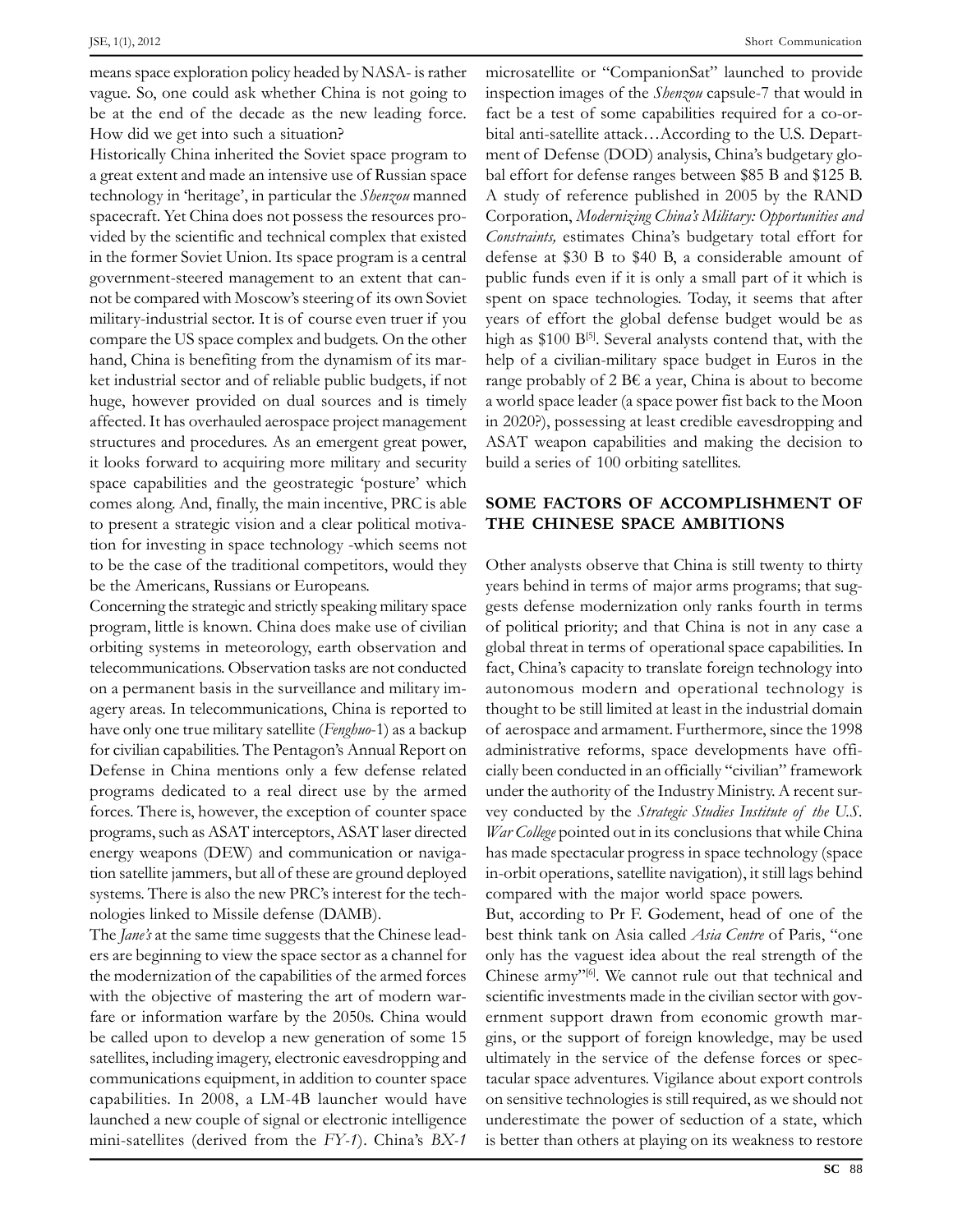Short Communication<br>https://www.communication<br>its power. On the geopolitical ground, one cannot exwer. On the geopolitical ground, one cannot ex-<br>the possibility that the Chinese government may be and a  $\frac{d}{dx}$  clude the possibility that the Chinese government may be and a determined to acquire advanced technology for military tivities there are processing that are summer governmentally seen and<br>determined to acquire advanced technology for military tivit telecommunications, eavesdropping, satellite radio naviextion, reconnaissance and ASAT weapons in addition to and mann<br>the ASAT demonstrators it already possesses - with a view as well as the ASAT demonstrators it already possesses - with a view as<br>to modernizing its equipment and creating an instrument list for implementing at least an asymmetric strategy. The level development of Chinese naval capabilities, the change launce<br>development of Chinese naval capabilities, the change launce development of Chinese naval capabilities, the change launce<br>from a "brown-water navy" to a "blue-sea navy," as the coun From a "brown-water navy" to a "blue-sea navy," as the condition of sophisticated satellite radio navigation sysacquisition of sophisticated satellite radio navigation sys-<br>tems and electronic eavesdropping or very high resolutems and electronic eavesdropping or very high resolu-<br>tion observation systems, would likely accelerate Chinese lished provide the contraction observation systems, would likely accelerate Chinese list projecting sea power and manoeuvring naval capability. projecting sea power and manoeuvring naval capability. And naturally it would heavily nurture the industrial base which is necessary to build an an tion policy  $\ldots$ 

tion policy ...<br>
Recently the Japanese journal called "Daily Yomiuri 2012<br>
Shinbun" (March 2012) stated that PRC though having a nese Shinbun" (March 2012) stated that PRC though having a nese<br>slightly declining performance in terms of economic mode slightly declining performance in terms of economic modus<br>growth (7%) increased its budget for defense in 2012 by the s growth  $(7%)$  increased its budget for defense in 2012 by the more than 11%, the budget for Ballistic Missiles and submore than 11%, the budget for Ballistic Missiles and subthat, at the present time, the PRC's Army wants to use ture. that, at the present time, the PRC's Army wants to use ture<br>ELINT/SIGINT electronic eavesdropping systems use ELINT/SIGINT electronic eavesdropping systems used<br>("Technical experimental satellites" initiated as early as the casting  $("Technical experimental satellites" initiated as early as the  $0.1970s$  albeit unsuccessful and discontinued after the death  $0.1970s$$ of Mao Zedong) in addition to using satellites (*Beidou*-<br>of Mao Zedong) in addition to using satellites (*Beidou*of Mao Zedong) in addition to using satellites (Beidou-Compass regional constellation of 16 GPS like satellites) eavesdropping, the solution envisaged up to now and sat-<br>eavesdropping, the solution envisaged up to now and sateavesdropping, the solution envisaged up to now and sat $f_1$  and  $f_2$  are experimentally useful and experimental experimental and  $f_1$  are expected by the precision use of long-range antiship missiles that in the precision use of long-range antiship missiles that Find the been purchased in Russia. U.S. experts contend that, the been purchased in Russia. U.S. experts contend that, for the precision use of long-range antiship missiles that ing in harmony...<br>have been purchased in Russia. U.S. experts contend that, to meet these needs, China already uses  $Sbenzow$  civilian  $CC$  platforms, on which it places adequate antennas, and posplatforms, on which it places adequate antennas, and possibly commercial communication satellites sold by Westerry commercial communications interacted by the control of the U.S. Office of Naval Intel-<br>*ligence* "A modern navy with Chinese characteristics – PLA formance *ligence* "A modern navy with Chinese characteristics – PLA for form Navy", accessible through the Internet, states that Framy Navy", accessible through the Internet, states that rather and rather from-contact warfare' implies that PLA (Navy) acquire or plex more contact warfare' implies that PLA (Navy) acquire or plex a<br>develop long range weapons to be launched from ships hensis develop long range weapons to be launched from ships her or submarines as well as the associated detection and taror submarines as well as the associated detection and targeting capabilities (space assets). China is even said to build effor<br>an ballistic missile used in the anti-ship role. It is anyway most an ballistic missile used in the anti-ship role. It is anyway most s<br>developing a near-continuous at-sea strategic deterrent with be risk the June of the Jin SSBN.<br>the Jin SSBN, follow-on to the first generation *Xia* (presthe Jin SSBN, follow-on to the first generation Xia (presend and the state in the control of the second the control of the control of the control of a 4000nm SLBM IL-2. These new means are not fully Simp  $\frac{1}{2}$  a 4000nm SLBM JL-2. These new means are not fully Simp<br>operational but they will exist; and the benefits of the kinds operational but they will exist; and the benefits of the kinds<br>military technology advances again might be later partly true military technology advances again might be later partly<br>translated to the civilian space exploration programs.

<sup>JSE, 1(1), 2012</sup><br>
on "China's Space Activities in 2006" emphasized, over<br>
and above military targets, a thrust of Chinese space acand above military targets, a thrust of Chinese space activities in line with the government's economic objectives since the 1980s. Space science research, lunar exploration<br>since the 1980s. Space science research, lunar exploration since the 1980s. Space science research, lunar exploration<br>and manned spaceflights are discussed, yet these themes. and manned spaceflights are discussed, yet these themes, as well as ultimate defense purposes, are not explicitly<br>listed as top priority objectives at the highest government  $\frac{1}{2}$  listed as top priority objectives at the highest government<br>level where industrials are paramount. In 2012, China laved as top process of process at the inguiting several satellites for the needs of Third World  $\frac{1}{2}$  launched several satellites for the needs of Third World countries (Congo, Sri Lanka) and for its own needs a telecountries *(Congo, Sri Lanka)* and for its own needs a telecommunication satellite *Chinasat* 12 and a radar imagery<br>satellite called *Huajin*g 10. The third Withe Paper pubsatellite called  $Huajing$  10. The third Withe Paper pub-<br>lished in 2012 reaffirms the priority for the GNSS relished in 2012 reaffirms the priority for the GNSS re- $\frac{1}{2}$  gional constellation of navigation satellites (35 navigation satellites in 2020) and the plan to get a 60 tons space stasatellites in 2020) and the plan to get a 60 tons space sta-<br>tion ready for 2020 as well. During the  $63<sup>rd</sup>$  International tion ready for 2020 as well. During the  $63<sup>rd</sup>$  International<br>Astronautics Federation (IAF) Congress held in Naples in 2012 and which will hold the next session in Beijing Chi-<br>2012 and which will hold the next session in Beijing Chi-2012 and which will hold the next session in Beijing Chinese delegates stated that between 2014 and 2016, a new module *Tiangong* 2 will launched and that in 2017-202<br>the space station will be assembled in low orbit. the space station will be assembled in low orbit.

One thing is sure: up to now China wants above all to control the entire space industry chain to cover manufac-Find services, ground-based equipment and dual-<br>ture, launch services, ground-based equipment and dualture, launch services, ground-based equipment and dualuse derivative services in communications, television broadrespect to various current and future civilian and military<br>respect to various current and future civilian and military needs. The White Papers on Space above mentioned dem-<br>needs. The White Papers on Space above mentioned demneeds. The White Papers on Space above mentioned demonstrated again how the Chinese government is commit-<br>ted to back an ambitious space policy as a whole, while ted to back an ambitious space policy as a whole, while<br>maintaining the policy line of progressive and non agmaintaining the policy line of progressive and non aggressive progression<br>ing in harmony... **C** 

### **CONCLUSION**

To conclude, it seems necessary to confess that a precise<br>assessment of the Chinese space technology level of perassessment of the Chinese space technology level of per- $\frac{1}{2}$  formance remains - as it is actually in the defense sector – rather difficult. The state and industrial organization, comrather difficult. The state and industrial organization, complex and opaque as it is, does not permit a full, compremaking process. If it is not advisable to overestimate the effort achieved by the PRC in the space domain – as<br>effort achieved by the PRC in the space domain – as effort achieved by the PRC in the space domain  $-$  as<br>most space policy analysts are tempted to do - it would  $\frac{1}{100}$  most space policy analysts are tempted to do - it would<br>be risky to underestimate – as too many businessmen are be risky to underestimate – as too many businessmen are<br>inclined to think it is possible – the raw and handy way  $t$  inclined to think it is possible – the raw and handy way the Chinese build and use high technology for space. the Chinese build and use high technology for space.

translated to the civilian space exploration programs. mony"- is not the right method. But would you have to As for the civilian effort itself, the Chinese White Paper bet about the chances of seeing a Chinese cosmonaut  $k$ implification, when you consider the progression in all kinds of domains of a country like China - emerging as a  $\frac{1}{1+\epsilon}$  is a set of domains of a country like China - emerging as a true power in a world which is less than ever "in hartrue power in a world which is less than ever "in har $b^2$  is not the right method. But would you have to bet about the chances of seeing a Chinese cosmonaut